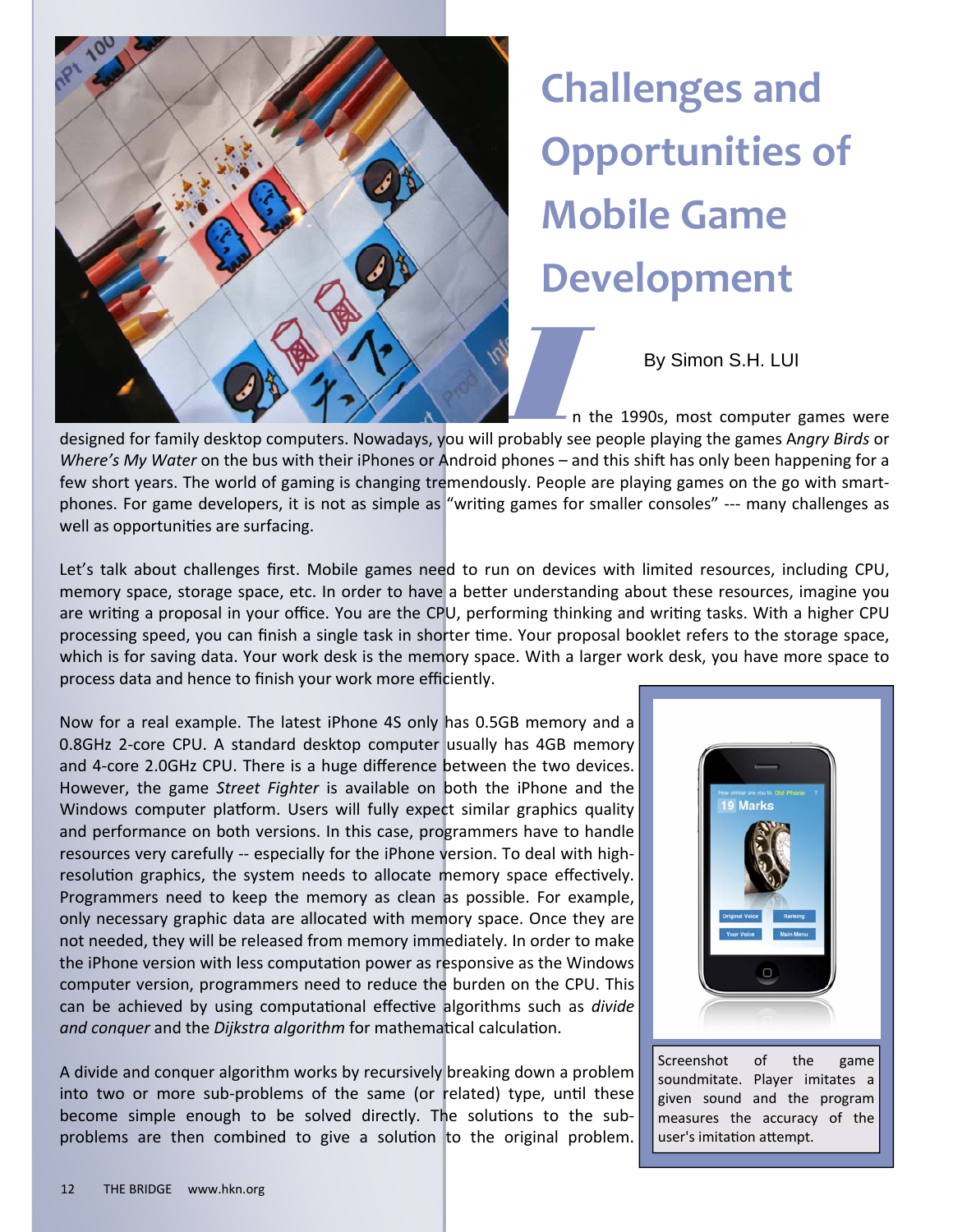

Dijkstra's algorithm, developed by Dutch computer scientist Edsger Dijkstra, is a graph search algorithm that solves the single‐source shortest path problem for a graph with nonnegative edge path costs, producing a shortest path tree. This algorithm is often used in routing and as a subroutine in other graph algorithms.

There is often a trade-off among computation time,

memory space and accuracy. However, the bottleneck for mobile game design usually hinges on a lack of memory space. A popular programming technique called *lazy loading* is often used to solve the problem. This technique is very popular for mobile game designs but not commonly used on family computer games. The concept is to allocate memory resources at the very last moment when the system really needs it. In this case, memory will be clean for the longest possible time. However, without data preloading, the processing time may become slow.

Another example of lazy loading is illustrated in Figure 1. Let's look at one more example of a trade‐off decision. I developed an iPhone

game called *soundMitate* in which a player imitates a provided sound and the program measures how accurately the user can imitate the original sound. If I develop this game for the desktop platform, precision will be the most important consideration. However, speed is the greatest concern for mobile applications. I truncate 50% less salient frequency components when performing the audio comparison. In this case, it runs 10 times faster but yet preserves 98% accuracy, which is adequate for a game. Programmers should test their game thoroughly for making trade‐off decisions. Usually programmers perform the test not only by themselves, but invite a focus group to try it out on a variety of platforms for more objective and diversified feedback.

For user interface design, all information on the screen needs to be concise because of the small screen size and low resolution. For example, a mobile game should have the least number of buttons available on the screen. The less important buttons should be discarded, or first hidden and triggered to appear by shaking the device or by a drag and drop function. The button cannot be too large or else it will occupy too much space, yet they can't be too small that they can't be tracked by human eye. If it is a touch‐screen device, the button needs to be large enough such that it can be controlled by finger or stylus. For example, a 57x57 pixel button under the 72-dpi environment will do the job nicely on most smartphone using a touch screen.

On the other hand, mobile game consoles do have their own specialized features. For example, many



mobile game consoles can be triggered by an accelerometer or gyroscope (e.g. the *ecViolin* iPhone app triggers vibrato tone by shaking), or blowing air into the microphone (e.g. the *Ocarina* iPhone app by Smule, which imitates a blowing instrument). Also, mobile game consoles can provide locationbased information. Let's take the iPhone game *soundMitate* as an